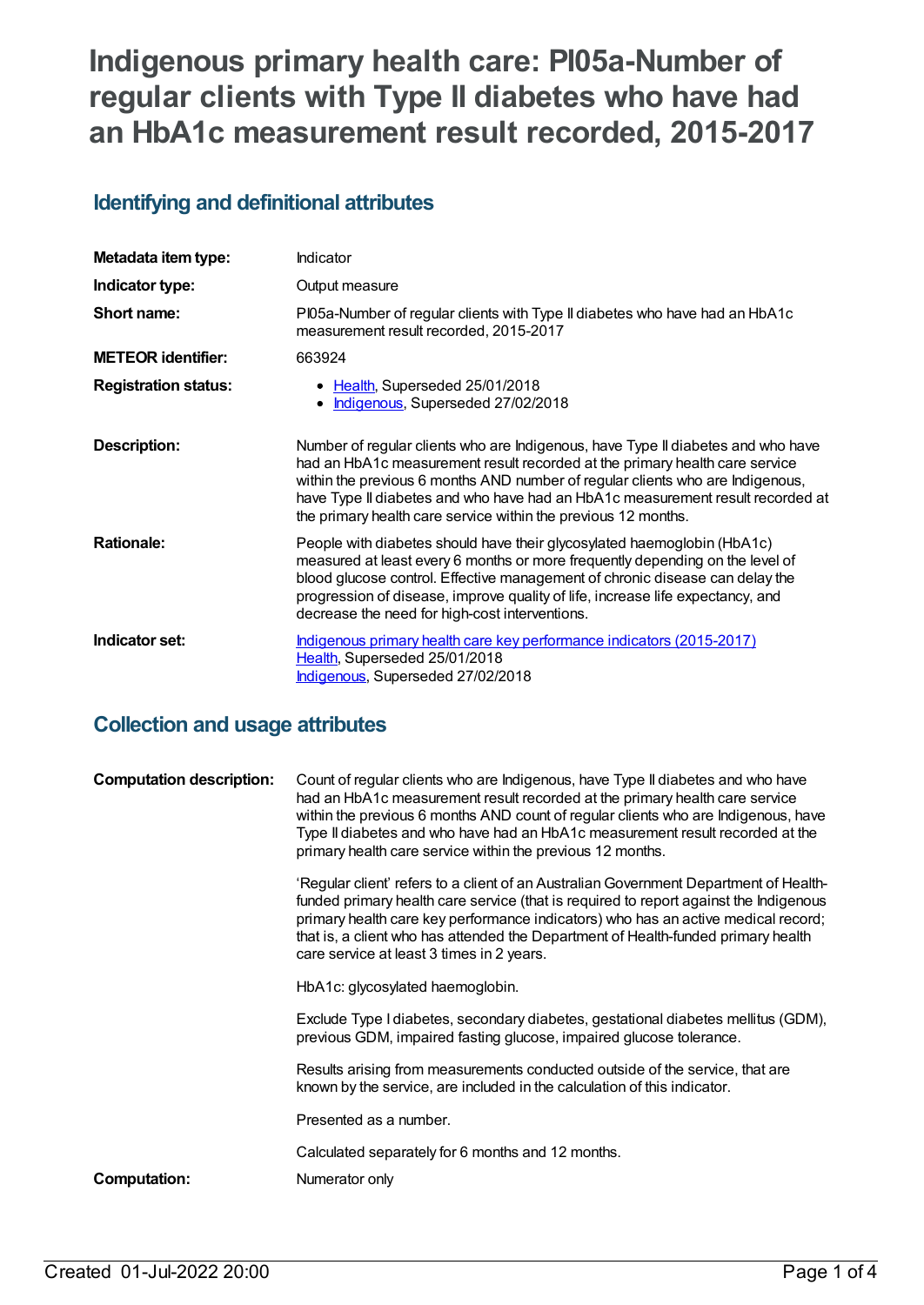| <b>Numerator:</b>               | Calculation A: Number of regular clients who are Indigenous, have Type II diabetes<br>and who have had an HbA1c measurement result recorded at the primary health<br>care service within the previous 6 months.  |
|---------------------------------|------------------------------------------------------------------------------------------------------------------------------------------------------------------------------------------------------------------|
|                                 | Calculation B: Number of regular clients who are Indigenous, have Type II diabetes<br>and who have had an HbA1c measurement result recorded at the primary health<br>care service within the previous 12 months. |
| <b>Numerator data elements:</b> | Data Element / Data Set-                                                                                                                                                                                         |
|                                 |                                                                                                                                                                                                                  |
|                                 | Person-diabetes mellitus status, code NN                                                                                                                                                                         |
|                                 | Data Source                                                                                                                                                                                                      |
|                                 | Indigenous primary health care data collection                                                                                                                                                                   |
|                                 | NMDS / DSS                                                                                                                                                                                                       |
|                                 | Indigenous primary health care DSS 2015-17                                                                                                                                                                       |
|                                 | Guide for use                                                                                                                                                                                                    |
|                                 | Type II diabetes only.                                                                                                                                                                                           |
|                                 |                                                                                                                                                                                                                  |
|                                 | Data Element / Data Set-                                                                                                                                                                                         |
|                                 | Person-Indigenous status, code N                                                                                                                                                                                 |
|                                 | Data Source                                                                                                                                                                                                      |
|                                 | Indigenous primary health care data collection                                                                                                                                                                   |
|                                 | NMDS / DSS                                                                                                                                                                                                       |
|                                 | Indigenous primary health care DSS 2015-17                                                                                                                                                                       |
|                                 | Data Element / Data Set                                                                                                                                                                                          |
|                                 |                                                                                                                                                                                                                  |
|                                 | Person-regular client indicator, yes/no code N                                                                                                                                                                   |
|                                 | Data Source                                                                                                                                                                                                      |
|                                 | Indigenous primary health care data collection                                                                                                                                                                   |
|                                 | NMDS / DSS                                                                                                                                                                                                       |
|                                 | Indigenous primary health care DSS 2015-17                                                                                                                                                                       |
|                                 | Data Element / Data Set-                                                                                                                                                                                         |
|                                 |                                                                                                                                                                                                                  |
|                                 | Person-glycosylated haemoglobin measurement result recorded indicator.<br>yes/no code N                                                                                                                          |
|                                 | Data Source                                                                                                                                                                                                      |
|                                 | Indigenous primary health care data collection                                                                                                                                                                   |
|                                 | NMDS / DSS                                                                                                                                                                                                       |
|                                 | Indigenous primary health care DSS 2015-17                                                                                                                                                                       |
|                                 |                                                                                                                                                                                                                  |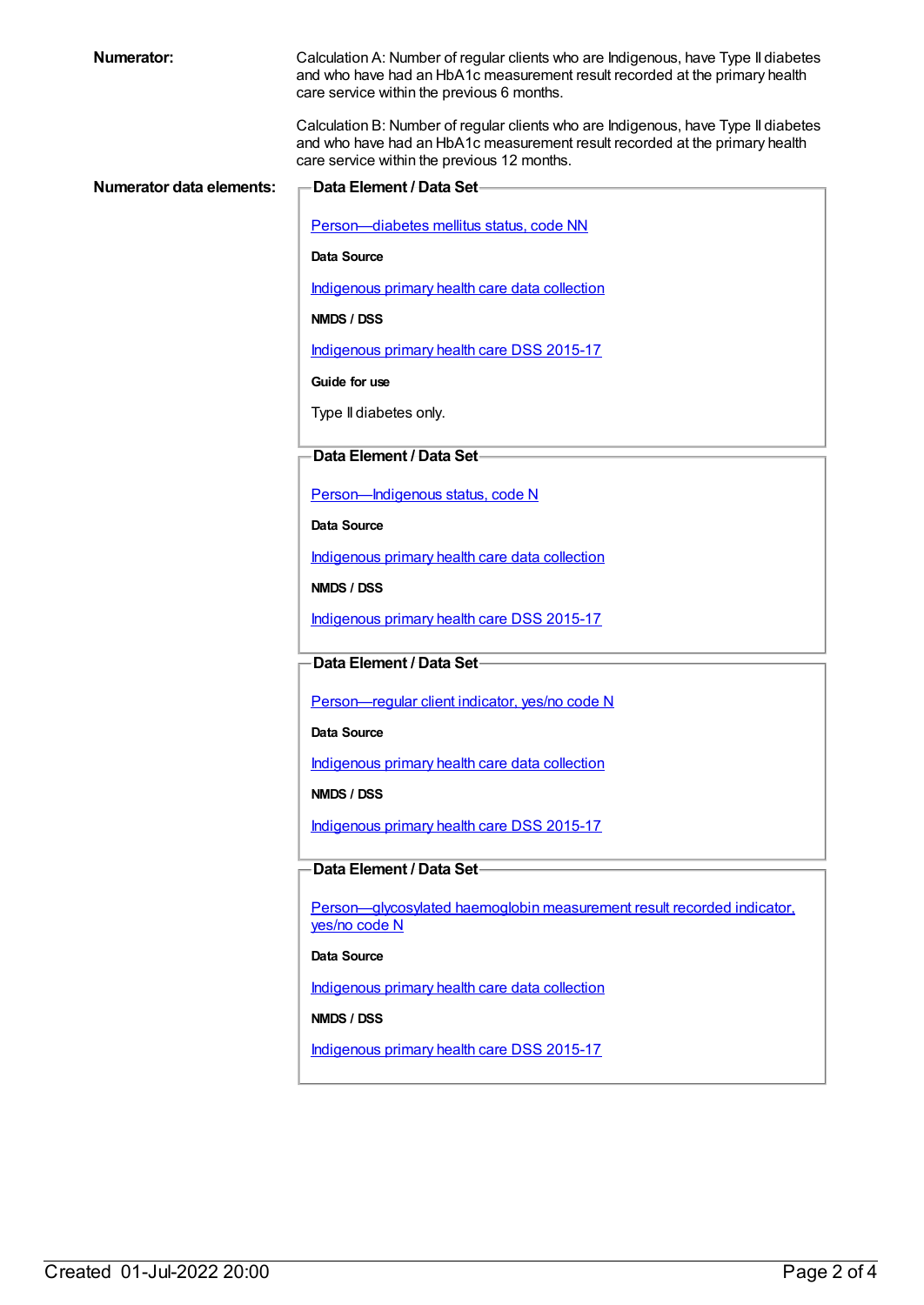| Disaggregation:                         | 1. Sex:<br>a) Male                                                                                                                                                                 |  |
|-----------------------------------------|------------------------------------------------------------------------------------------------------------------------------------------------------------------------------------|--|
|                                         | b) Female<br>2. Age:<br>$a) 0-4$ years<br>$b)$ 5-14 years<br>c) 15-24 years<br>d) 25-34 years<br>e) 35-44 years<br>f) 45-54 years                                                  |  |
|                                         | g) 55-64 years<br>h) 65 years and over                                                                                                                                             |  |
| <b>Disaggregation data</b><br>elements: | Data Element / Data Set-<br>Person-sex, code N<br><b>Data Source</b><br>Indigenous primary health care data collection<br>NMDS / DSS<br>Indigenous primary health care DSS 2015-17 |  |
|                                         |                                                                                                                                                                                    |  |
|                                         | Data Element / Data Set-                                                                                                                                                           |  |
|                                         | Person-age, total years N[NN]                                                                                                                                                      |  |
|                                         | <b>Data Source</b>                                                                                                                                                                 |  |
|                                         | Indigenous primary health care data collection                                                                                                                                     |  |
|                                         | NMDS / DSS                                                                                                                                                                         |  |
|                                         | Indigenous primary health care DSS 2015-17                                                                                                                                         |  |

## **Representational attributes**

| <b>Representation class:</b> | Count  |  |
|------------------------------|--------|--|
| Data type:                   | Real   |  |
| Unit of measure:             | Person |  |
|                              |        |  |

#### **Indicator conceptual framework**

| Framework and | <b>Effective/Appropriate/Efficient</b> |
|---------------|----------------------------------------|
| dimensions:   |                                        |

#### **Data source attributes**

**Data sources: Data Source** [Indigenous](https://meteor.aihw.gov.au/content/430643) primary health care data collection **Frequency** 6 monthly **Data custodian** Australian Institute of Health and Welfare.

## **Source and reference attributes**